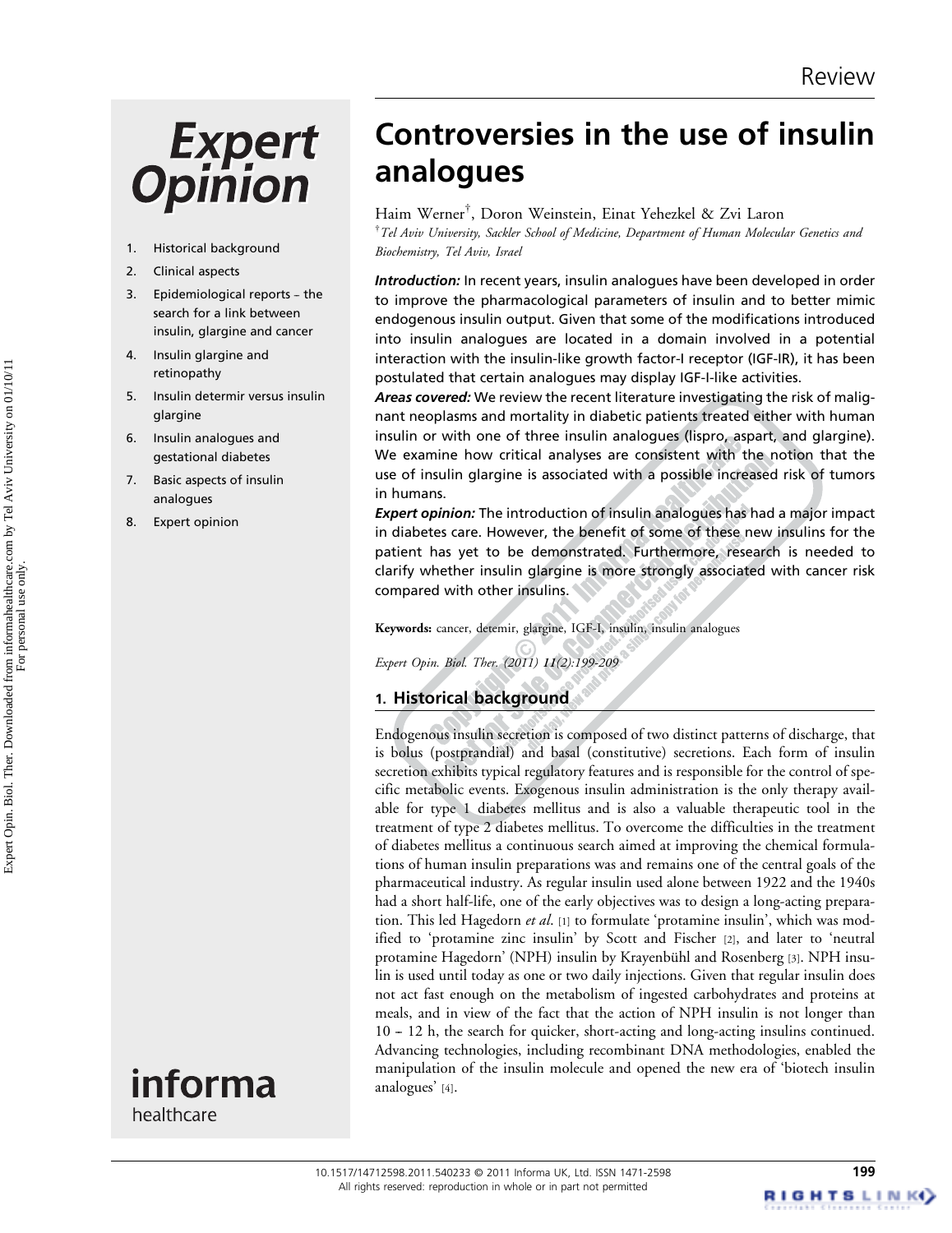#### Article highlights.

- . Insulin analogues were developed in order to improve the pharmacological parameters of insulin.
- . Insulin analogues are divided into two major subgroups: short- and long-acting analogues.
- . Recent epidemiological studies suggest that the use of insulin glargine, a long-acting analogue, in type 2 diabetes is, after adjusting for dose, associated with a possible increased risk of tumors in humans.
- . Several authors have criticized the reports linking glargine therapy with increased cancer prevalence, mainly on methodological grounds.
- In vitro studies are consistent with the notion that insulin glargine (and probably other analogues as well) display IGF-I-like proliferative and antiapoptotic activities.
- . Insulin glargine exhibits atypical signaling activities, including strong activation of the IGF-I receptor.
- . Further clinical and basic research is needed to clarify whether insulin analogues and, in particular, insulin glargine are more strongly associated with cancer risk compared with native insulin.

This box summarizes key points contained in the article.

One of the first analogues to be synthesized was insulin Asp B10, in which a histidine residue was exchanged for an aspartic acid at B10, a position important for the affinity of the molecule to the insulin-like growth factor-I receptor (IGF-IR). This analogue, however, was found to have a carcinogenic effect in female rats and, therefore, abandoned for clinical use [5]. Subsequently, Novo-Nordisk synthesized a fast-acting analogue termed Asp B28 in which a proline residue was substituted by a charged aspartic acid at position B28 [6]. Another example of a fast-acting insulin is the 'LysPro' insulin in which the sequence of B28 and B29 residues is reversed (Figure 1) [7]. Another fast-acting insulin is 'Glulisine', obtained by substituting lysine at position B29 for glutamine and aspartic acid at position B3 for lysine [8]. Table 1 shows some of the milestones in the development of insulins and insulin analogues.

Among the long-awaited, long-acting insulins there are at present two clinical formulations with only a few years of clinical experience. The first one is insulin glargine (Lantus, Sanofi-Aventis) in which two arginine residues have been added to the B chain at positions 31 and 32 and glycine has been substituted for histidine at position 21 in the A chain (Figure 2) [9]. The slow dissolution of hexamers into the blood results in a flat 24 h lasting effect [10]. The second longacting analogue synthesized is insulin detemir (Levemir, Novo-Nordisk) in which the 14-carbon myristic acid is acylated to the B29 lysine position [11]. The myristic acid of insulin detemir binds to albumin and forms a stable but reversible complex. The dissociation of this complex delays the absorption of insulin from the subcutaneous tissues and, therefore, its duration of activity ranges between 12 and 14 h [12].

# 2. Clinical aspects

The few experimental reports documenting the putative mitogenic activity of a number of insulin analogues, in particular insulin glargine and detemir, raised a worldwide curiosity, tension, and a rush to summarize present available clinical experience. The publication of the first summaries raised controversial discussions at scientific meetings and in published reports [13] and alarm in the public media. Before presenting the 'pros' and 'cons' data, we would like to emphasize the difficulties in assessing and judging the findings:

- . The long-acting insulin analogues are used as basal secreted hormone and rapid-acting insulins are injected at meals. Only rarely are they injected alone in type 2 diabetic patients.
- . The experience with the new analogues is rather short, not longer than 5 years.
- . The genetic predisposition to cancer in the populations reported is usually not mentioned in most studies published so far.
- . Use of insulin analogues in type 1 as compared with type 2 diabetes mellitus may lead to different outcomes.
- . Confounding effects of glucose control are missing in the publications.
- . There is lack of consistency between methods of assessment.
- . These, and probably other, limitations should be kept in mind when reading the present available literature, summarized forthwith.

# 3. Epidemiological reports – the search for a link between insulin, glargine and cancer

The recent seminal paper published by Hemkens et al. [14] in Diabetologia investigated the risk of malignant neoplasms and mortality in patients with diabetes treated either with human insulin or with one of three insulin analogues. The study comprised 127,031 patients studied between January 1998 and June 2005, and was based on data provided by Germany's largest statutory health insurance fund, the Allgemeine Ortskrankenkasse. Of these patients, 27,347 received insulin glargine and 95,804 human insulin. The mean follow up was 1.63 years (maximum 4.41 years). Analysis by multiple Cox regression models adjusted for potential confounders such as sex, age and dose revealed a statistically significant increased cancer risk in those treated with insulin glargine compared with those treated with human insulin ( $p < 0.0001$ ). Considering that the glargine dose was lower than that of human insulin proved, according to the authors, that the mitogenic properties of insulin glargine are greater than those of human insulin. Several authors criticized this report, mainly on methodological grounds. For example, Pocock and Smeeth [15] criticized the study because the allocation to treatment groups and drugs doses was not determined before follow up. Our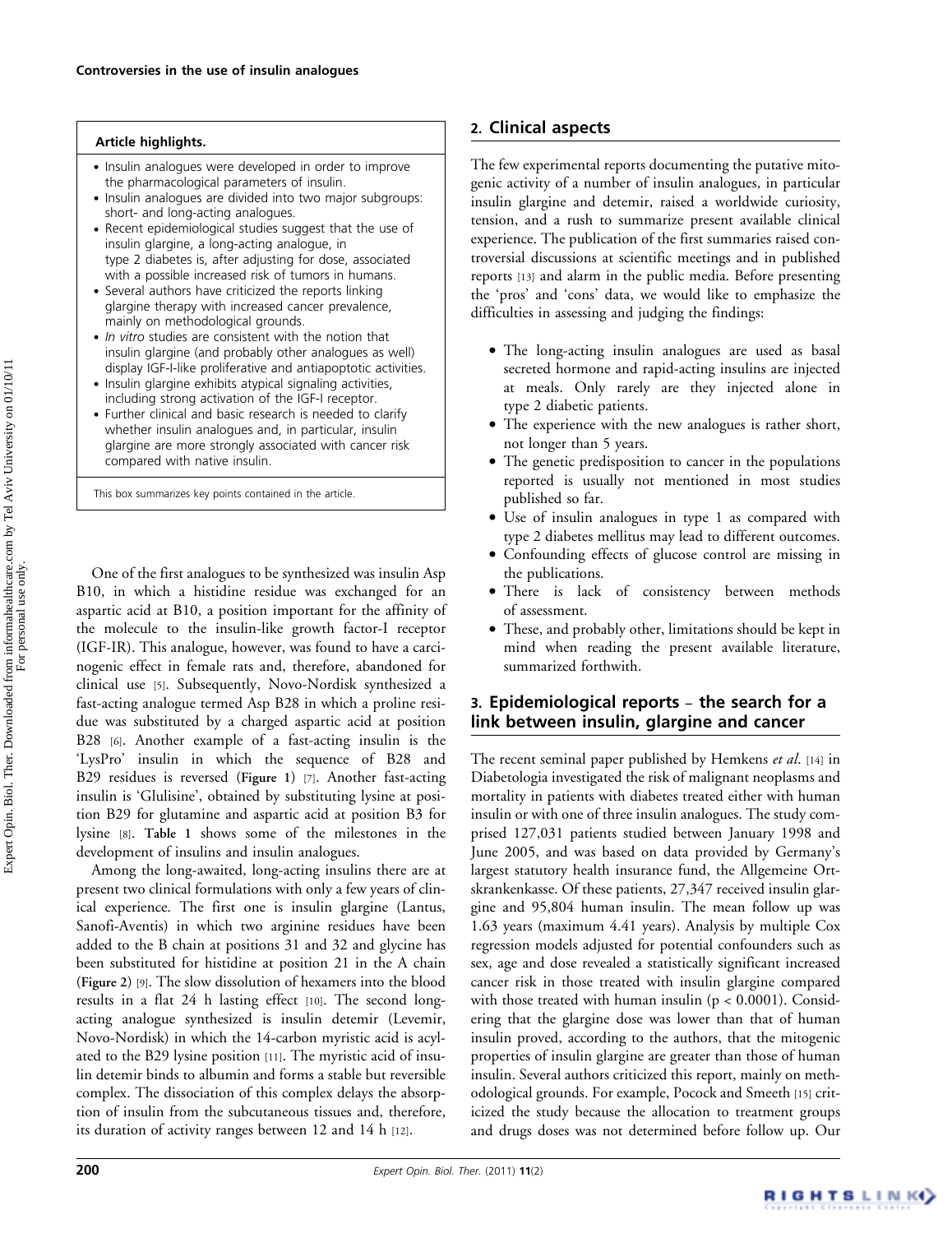

Figure 1. Typical short-acting insulin analogues currently in clinical use. Short-acting insulin analogues are designed to mimic postprandial insulin secretion. Usually, they exhibit an onset in less than one hour and the duration of their effect is less than four hours. Ideally, they should be nonimmunogenic, chemically stable, and mixable with other insulins and insulin analogues. The hypoglycemic potency of the analogues should be equal to or greater than that of human insulin. Schematic representations of analogues lispro, aspart, and glulisine are shown in the figure.

opinion is that it is impossible to predict in long-term clinical circumstances that no change in drug or dose will be needed. It is of note that besides the mostly harsh criticism published in response to the Hemkens et al. paper and the accompanying editorial in Diabetologia, Peter Butler, Editor-in-Chief of Diabetes, congratulated the editorial team at Diabetologia for writing a balanced editorial and for obtaining the additional studies (see below) linking the use of insulin and insulin analogues with cancer [13].

In the same issue of Diabetologia, Jonasson et al. [16] reviewed 114,841 patients with diabetes mellitus in Sweden treated with insulin between July and December 2005 and studied for cancer prevalence between January 2006 to December 2007. Patients who had been diagnosed with cancer before the initiation of the study were excluded. Poisson regression analyses were used to evaluate the association between the patients using glargine alone or other types of insulin and malignancies. After adjustment for age at onset of diabetes, sex, smoking, etc., the main finding was that

women using glargine monotherapy had an increased incidence of breast cancer when compared with women using other insulins [relative risk (RR)  $1.99$  (95% CI,  $1.31 - 3.03$ ], or glargine in combination with other insulins [RR  $1.10$  (95% CI, 0.77 – 1.56)].

In addition, Colhoun et al. [17] reviewed the registry data of almost 50,000 insulin-treated diabetic patients in Scotland. Patients receiving insulin glargine alone had a higher risk of cancer than those receiving other insulins without glargine  $(RR 1.66 [95\% CI 1.06 - 2.60])$ . Of interest, a highly significant increase was seen in the risk of breast cancer [RR 4.37 (95% CI  $1.64 - 11.7$ )]. In a study sponsored by Sanofi-Aventis, Rosenstock et al. [18], summarizing an openlabel 5-year trial of insulin glargine versus NPH insulin in 1024 diabetic patients designed to study retinopathy, reported 57 cancer cases in the glargine-treated group and 62 cancer cases in the NPH-treated patients. Hence, no differences in cancer incidence between treatments were observed in this study.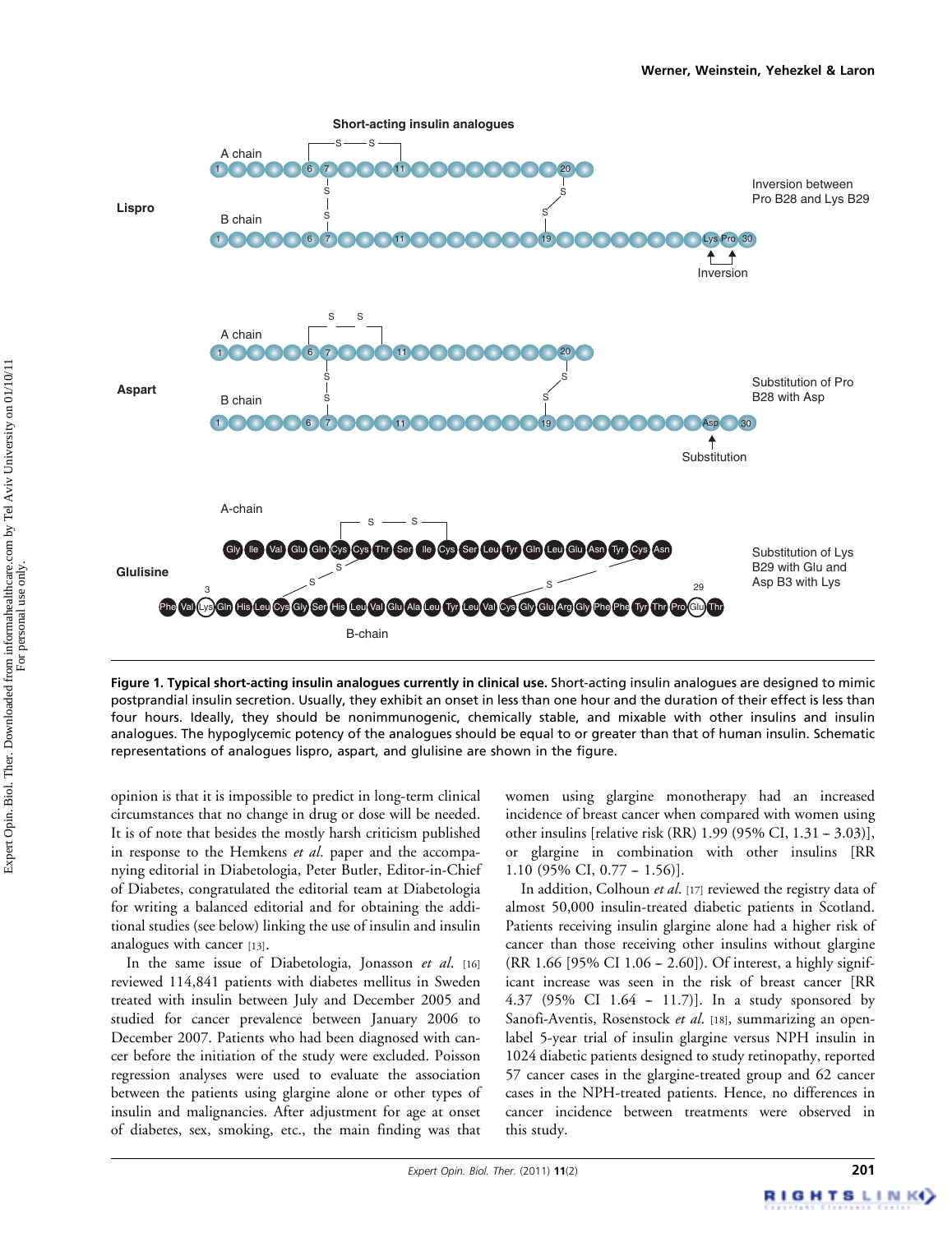Table 1. Milestones in the development of insulins.

| Year    | Milestone in insulin development                                                                                                                     | Ref.         |
|---------|------------------------------------------------------------------------------------------------------------------------------------------------------|--------------|
| 1922    | Insulin discovered                                                                                                                                   | $[47]$       |
| 1922    | Regular human insulin first used                                                                                                                     | [47]         |
| 1936    | Protamine insulin                                                                                                                                    | $[1]$        |
| 1936    | Protamine zinc insulin                                                                                                                               | [2]          |
| 1946    | NPH insulin                                                                                                                                          | $[3]$        |
| 1981-88 | Biosynthetic insulins                                                                                                                                | [4]          |
| 1990    | Insulin Aspart B28                                                                                                                                   | [6]          |
| 1992    | First insulin analogue                                                                                                                               | [5]          |
|         | reported to be carcinogenic                                                                                                                          |              |
| 1992    | Lys Pro insulin                                                                                                                                      | $[7]$        |
| 1997    | Insulin detemir                                                                                                                                      | [48]         |
| 2000    | Insulin glargine                                                                                                                                     | [9]          |
| 2003    | Insulin glulisine                                                                                                                                    | [8]          |
| 2009    | Epidemiological studies show<br>correlation between glargine                                                                                         | [14, 16, 17] |
| 2010    | use and cancer incidence<br>Consensus statement on Diabetes<br>and Cancer by the American<br>Diabetes Association and the<br>American Cancer Society | [6]          |

Recently, Mannucci et al. [19] reported a case control study involving 1340 insulin-treated diabetic patients starting insulin between January 1998 and December 31, 2007. For each patient, up to five control patients matched by age and sex were selected. Chi-square test was used for comparison between the five age groups designed. During a median follow up of 75.9 months (6.3 years), 112 patients with cancer were observed (60 males, 52 females). Their mean age was 68.9  $\pm$ 9.9 years; mean duration of diabetes was  $8.4$   $(0.3 - 21)$  years. The length of the follow-up in the controls was 10 years. Cancer was significantly associated with a high dose of glargine (> 0.3 IU/kg) and was greater than with other types of insulin.

Finally, analyzing the manufacturer's (Sanofi-Aventis) database of insulin glargine clinical follow-up, consisting of 5657 insulin glargine-treated patients and 5223 controls using mostly human insulin preparations, Home and Lagarenne [20] reported 52 cases of cancer in the glarginetreated groups and 48 patients with cancer in the control group. The study durations were from 4 to 48 weeks with one longer exception in the control group. No ages are stated. In summary, the authors concluded that this study doesn't show an increased prevalence of cancer in glarginetreated patients. The main limitations of this study were the use of the manufacturer's data and the short duration of treatment.

#### 4. Insulin glargine and retinopathy

In addition to the controversies generated by the use of insulin analogues in the specific context of cancer, debate took also place regarding other potential (non-malignant) complications, including retinopathy. Four of the randomized multinational insulin glargine trials of  $28 - 52$  weeks duration were reviewed for development of retinopathy [21]. During the treatment period, retinal examinations (including evaluation of proliferative diabetic retinopathy, macular oedema and other adverse events) were done in 2207 patients by fundoscopic clinical examination and also fundus photographs. In one of the four studies (Early Treatment Diabetic Retinopathy Study) more patients in the insulin glargine group had a three-step or greater progression on the standard scale for evaluation of retinopathy (7.5 versus 2.7%, p < 0.05). Taken as a whole, however, the authors concluded that results do not suggest any increased risk in the development or progression of retinopathy in patients treated with insulin glargine compared with NPH insulin. In another study, a higher incidence of new onset macular oedema (11.2 versus 6.5%) was observed [22]. Rosenstock et al. [18], summarizing a fiveyear follow-up study of 1024 patients with type 2 diabetes sponsored by Sanofi-Aventis, concluded that the 515 patients receiving once daily glargine showed no evidence of greater risk of the development or progression of retinopathy than the 509 patients receiving twice daily NPH insulin. It needs to be mentioned that the various studies display a lack of correlation between methods of assessment.

#### 5. Insulin determir versus insulin glargine

As mentioned above, the particular feature that differentiates insulin detemir from all other analogues and unmodified natural insulin is the coupling of the analogue to albumin, which occurs immediately after injection. It is estimated that approximately 97% of the applied insulin detemir is bound to albumin. Tumor cells actively metabolize albumin to supply their increased needs for amino acids and energy [23]. Hence, insulin detemir could be transported into tumor cells by its coupling to albumin. As a corollary, the insulin content of tumor cells might be relevant for tumor growth. Dejgaard et al. [24] performed a meta-analysis in a population of 8693 patients with diabetes, part of a Novo-Nordisk sponsored randomized and controlled trial. The number of patients treated with insulin determir was 1219 (44% females) and 830 for insulin glargine (44% females). The total number of malignancies registered for determir as well as for glargine was 16 whereas the number of cancers in the 6644 patients treated with human insulin was 26. Hence, the prevalence of malignancies in the long-acting insulin analogues group was greater than that in the human insulin group (32 out of 2049 versus 26 out of 6644). The median treatment duration was 51 weeks for determir or glargine.

# 6. Insulin analogues and gestational diabetes

Of interest is the paper by Singh et al. [25] who analyzed 68 randomized controlled studies with the aim of comparing the efficacy of the new short- and long-acting insulin analogues with that of conventional insulin in the treatment of both type 1 and type 2 and gestational diabetes mellitus.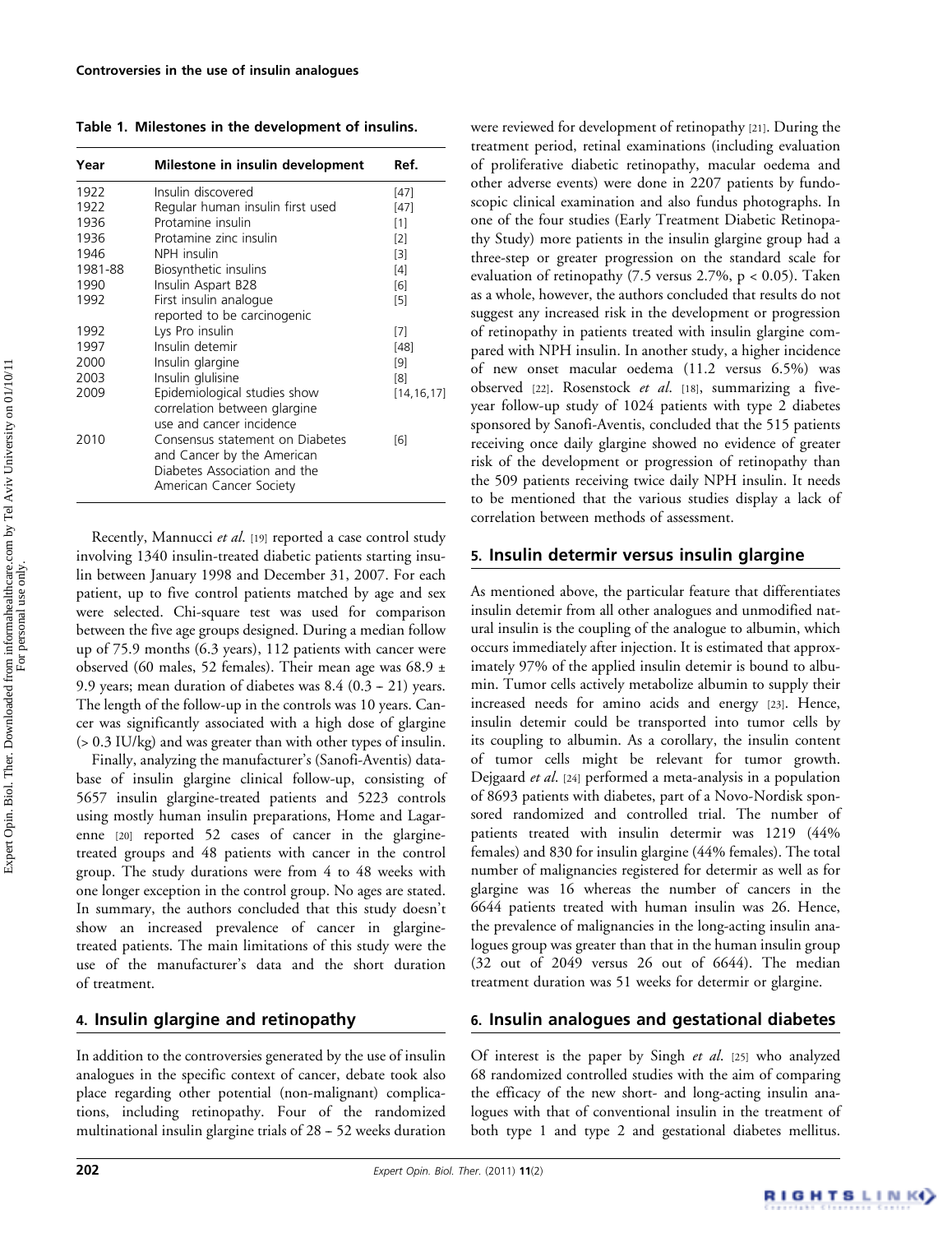#### **Long-acting insulin analogue**



Substitution of Asp A21 with Gly and addition of two arginine molecules at positions B31 – 32



Attachment of a 14-C fatty acid chain to Lys B29

Figure 2. Typical long-acting insulin analogues currently in clinical use. The two arginine residues added to the B-chain in insulin glargine result in an insulin which is soluble at the acidic  $pH 4.0 - 5.0$  of the injection medium but precipitates once injected into the subcutaneous tissue where pH 7.4 is physiological. Less soluble insulin is absorbed slowly, but is therefore more susceptible to degradation before it is absorbed. The A21 arginine to glycine substitution retards this degradation. Insulin detemir is 98% reversibly bound to free fatty acid binding sites on albumin in plasma and interstitial fluid. This unique mechanism of albumin binding prolongs its duration of action and contrasts with other long-acting insulins whose duration of action is dependent on the rate of dissociation of various sized crystals at the subcutaneous site. The mechanism of an insulin analogue binding to albumin provides a depot of insulin in the blood rather than the subcutaneous tissue.

The use of long-acting insulin analogues in gestational diabetes was started only recently. So far the studies are of short duration. The authors report included also a few reports on the use of insulin analogues in the pediatric age group. Judging in terms of glycated haemoglobin (HbA1C) and incidence of hypoglycemia, the authors concluded that rapid and long-acting insulin analogues offer little benefit relative to conventional insulins.

# 7. Basic aspects of insulin analogues

The question whether insulin is capable of inducing or promoting mitogenic effects through its cognate receptor or via IGF-IR has been a controversial issue for many years [26-28]. In fact, a number of studies revealed that some of the newly developed insulin analogues exhibit an increased affinity for the IGF-IR and display atypical activities, such as inhibition of apoptosis and abnormal post-receptor signaling compared with native insulin [29-31]. We describe below recent in vitro and *in vivo* studies analyzing some of the biological actions of insulin analogues, as well as the signaling pathways activated by the analogues.

#### 7.1 In vitro studies

In a recent study we investigated the proliferative activities of long-acting insulin analogues glargine and detemir and shortacting analogue lispro in cultured colorectal (HCT116), prostate (PC3), and breast (MCF7) cancer cell lines [32]. Results of cell counting and 3-(4,5-Dimethylthiazol-2-yl)-2,5-diphenyltetrazolium bromide (MTT) assays revealed that the proliferative effects of the analogues in the above cell lines significantly exceeded the effect of regular human insulin (Figure 3A). The analogues, however, were usually less potent than IGF-I. In addition to their proliferative activity, our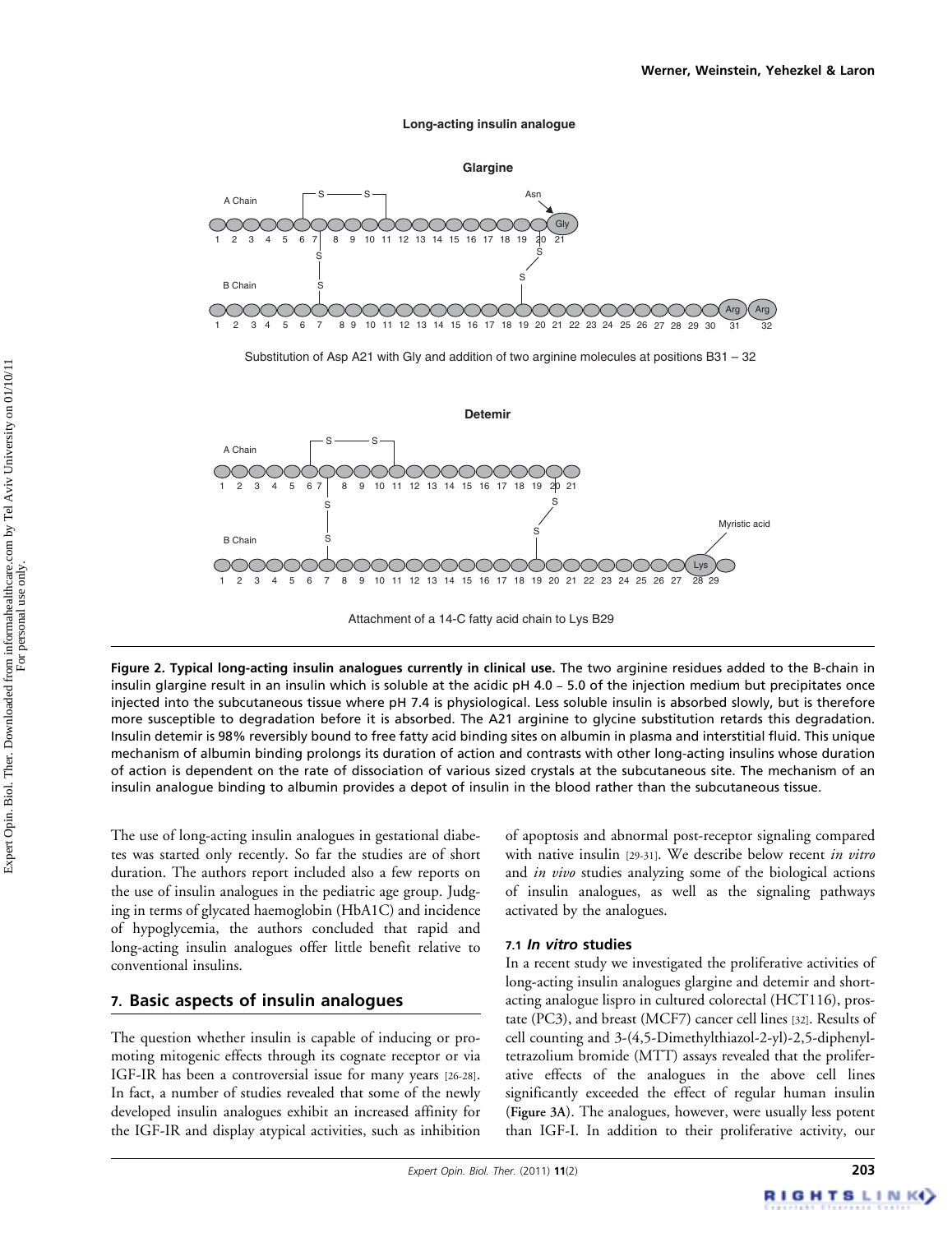

Figure 3. A. Proliferative effects of insulin analogues in the colorectal cancer cell line HCT116. HCT116 cells were plated in 6-well plates in complete medium. After 24 h cells were transferred to serum-reduced medium and incubated for 4 days in the presence of 100 nM of IGF-I, regular insulin, glargine, or detemir. Hormones were replenished on a daily basis. Cells were tripsinized every 24 h, stained with Trypan blue, and counted using a hemocytometer. The number of cells in diluenttreated wells (controls) each day was assigned a value of 100%. This type of graphic representation allows for a comparison between the effect of the various analogues at any time point, however, it doesn't allow visualization of the growth progression during the four days of the experiment. Bars are mean  $\pm$  sem (n = 3). B. Analysis of the effect of glargine and detemir on apoptosis. Serum-starved HCT116 cells were treated with 100 nM of IGF-I, regular insulin, glargine, or detemir for 12 h and apoptosis was evaluated using an Annexin-fluorescein isothiocyanate (FITC) kit. Quantitative analysis of the flow cytometry data was performed using the WinMDI 2.8 software.

\*Significantly different versus controls (p < 0.05)

 $\overline{\phantom{a}}$ significantly different versus insulin-treated cells (p < 0.05).

study indicates that insulin glargine and detemir elicited an antiapoptotic action in HCT116 cells (Figure 3B) [32]. The effect of these analogues resembled the typical prosurvival activity of IGF-I. Taken together, our results indicate that pharmacological doses of long-acting insulin analogues can potentiate the intrinsic mitogenic capabilities of cancer cells in vitro. It is of interest that a recent study showed that both human insulin and glargine significantly enhanced <sup>3</sup>[H]-thymidine uptake and MTT-assayed proliferation of normal human breast epithelial cells (MCF-10) and MCF7 breast cancer cells at doses of 50 - 100 nM. No differences, however,

were seen in this study between regular insulin and the analogue [33].

In terms of the signaling pathways elicited by longacting analogues we have recently performed a study aimed at identifying the receptor/s and cytoplasmic mediators responsible for the biological actions of insulin glargine and detemir [34]. Using co-immunoprecipitation assays and confocal microscopy we provided empirical evidence for dual activation of both the insulin receptor (IR) and IGF-IR by the analogues. Figure 4 shows results of experiments obtained with insulin glargine. Dose-dependency assays showed that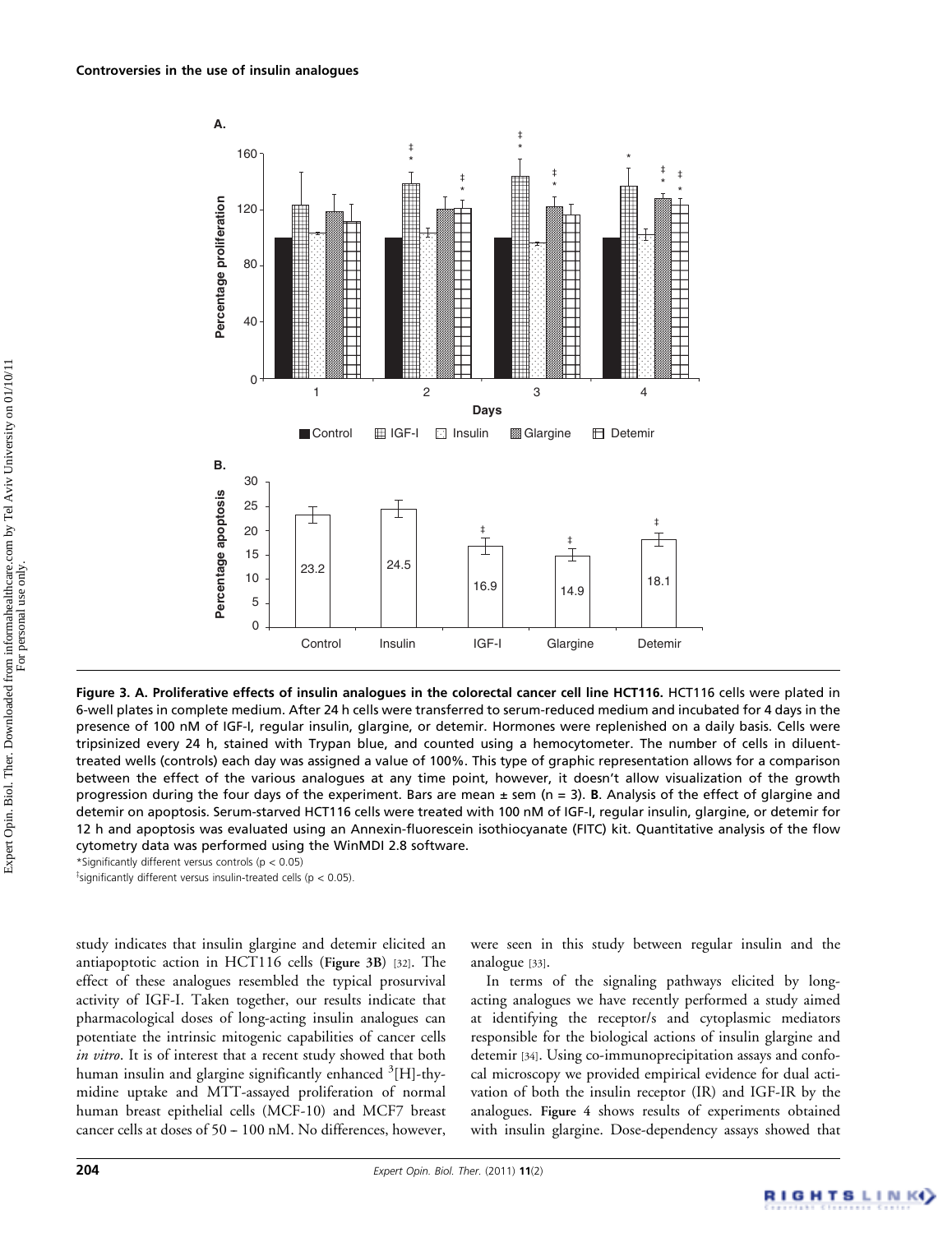

Figure 4. Activation of the insulin receptor (IR) and IGF-IR by glargine. To compare the activating potential of glargine with that of regular insulin or IGF-I, starved HCT116 cells were treated with the ligands (50 ng/ml) for 10 min, after which cells were collected, immunoprecipitated (IP) with anti-IR (A) or anti-IGF-IR (B) for 24 h, electrophoresed through 10% SDS-PAGE, and immunoblotted with anti-phosphotyrosine. Membranes were then incubated with antibodies against total IR or IGF-IR to confirm equal loading of samples. Results indicate that glargine was able to activate both the IR and IGF-IR. Adapted from [34].

glargine phosphorylated the IGF-IR at fivefold lower doses than those required to activate the IR. Furthermore, our data indicate that the analogue can lead to prolonged activation of the receptors and, therefore, promote abnormal signaling. In terms of downstream signaling activation, the picture was very complex and we observed that glargine activated Akt in an insulin-like manner, whereas it activated Erk similarly to IGF-I. Finally, using a green-fluorescent-tagged IGF-IR we showed using confocal microscopy that glargine, similarly to IGF-I, induced IGF-IR internalization and redistribution (Figure 5). Regular insulin was unable to induce IGF-IR internalization. The biological implications of the atypical signaling patterns of glargine and detemir need to be further investigated.

A recent study by Shukla et al. [35] provided a comparative analysis of the proliferative potency of regular insulin and four analogs that are presently approved for clinical use, as well as the signaling pathways activated by them in seven human mammary epithelial cell lines expressing different levels of IR, IGF-IR, and the IR substrate-1 (IRS-1). Only insulin glargine in comparison with regular insulin had significantly stronger mitogenic properties in MCF7 breast cancer cells characterized by a high IGF-IR:IR ratio. This effect was mainly due to the activation of the IGF-IR and MAPK pathway. In MCF10A cells characterized by a low IGF-IR:IR ratio, glargine-induced proliferation was not different from that induced by regular insulin.

In a recent study by Sciacca et al. [31], short-acting (insulin lispro, aspart, and glulisine) and long-acting (insulin glargine and detemir) analogues were studied in three engineered cell models, IGF-IR-deprived mouse fibroblasts transfected with either human IR-A, IR-B or IGF-IR. Receptor binding and phosphorylation, Akt and Erk activation, cell proliferation and colony formation were evaluated after exposing the cells to each analogue and were compared with insulin, IGF-I and the carcinogenic analogue B10Asp. Results showed that all short-acting analogues produced molecular and biological effects similar, but not identical, to those of regular insulin. Relative to insulin, long-acting analogues more strongly activated the Erk pathway via both IR-A and IGF-IR. At the concentration tested, no analogue (except B10Asp via IR-A) had increased transforming activity.

Consistent with the potential mitogenic action of insulin glargine, a recent paper by Mayer and Chantelau [36] examined the proliferative potency of serum of patients with type 1 diabetes treated with glargine. Pairs of serum samples from 31 C-peptide-negative patients were investigated. In cross-over fashion, 23 patients were treated with glargine plus rapid-acting insulin analogues, and similar doses of NPH insulin and rapid-acting insulin. For comparison, eight patients were treated with insulin detemir and NPH insulin. Proliferation was assessed by incubating MCF-7 cells with 10% serum for 72 h. Results showed that serum containing insulin glargine was  $1.11$  (95% CI  $1.05 - 1.18$ ) fold more mitogenic than human-insulin-containing serum  $(p < 0.005)$ ; mitogenicity of serum containing detemir was 0.99 (95% CI 0.98 - 1.02) fold that of human-insulincontaining serum. The clinical implication of the slightly enhanced mitogenic potency of glargine-containing serum needs to be further investigated.

#### 7.2 Animal studies

In contradistinction to the *in vitro* studies reported above and those of others [30,35,37,38], life-long insulin glargine treatment of rats and mice receiving daily injections of increasing doses of the analogue had no carcinogenic effect [39]. Although an increase in mortality rate was observed in male rats at every glargine dose and in female rats in the high-dose-glargine group, these results are consistent with the prevailing view that regular insulin as well as insulin analogues by themselves do not induce malignant transformation. It should be mentioned, however, that in this experiment a large proportion of the animals died from hypoglycaemia before the end of the 12-month observation period. Therefore, the number of animals that could be observed in relation to malignancies was rather small. Furthermore, neither regular insulin nor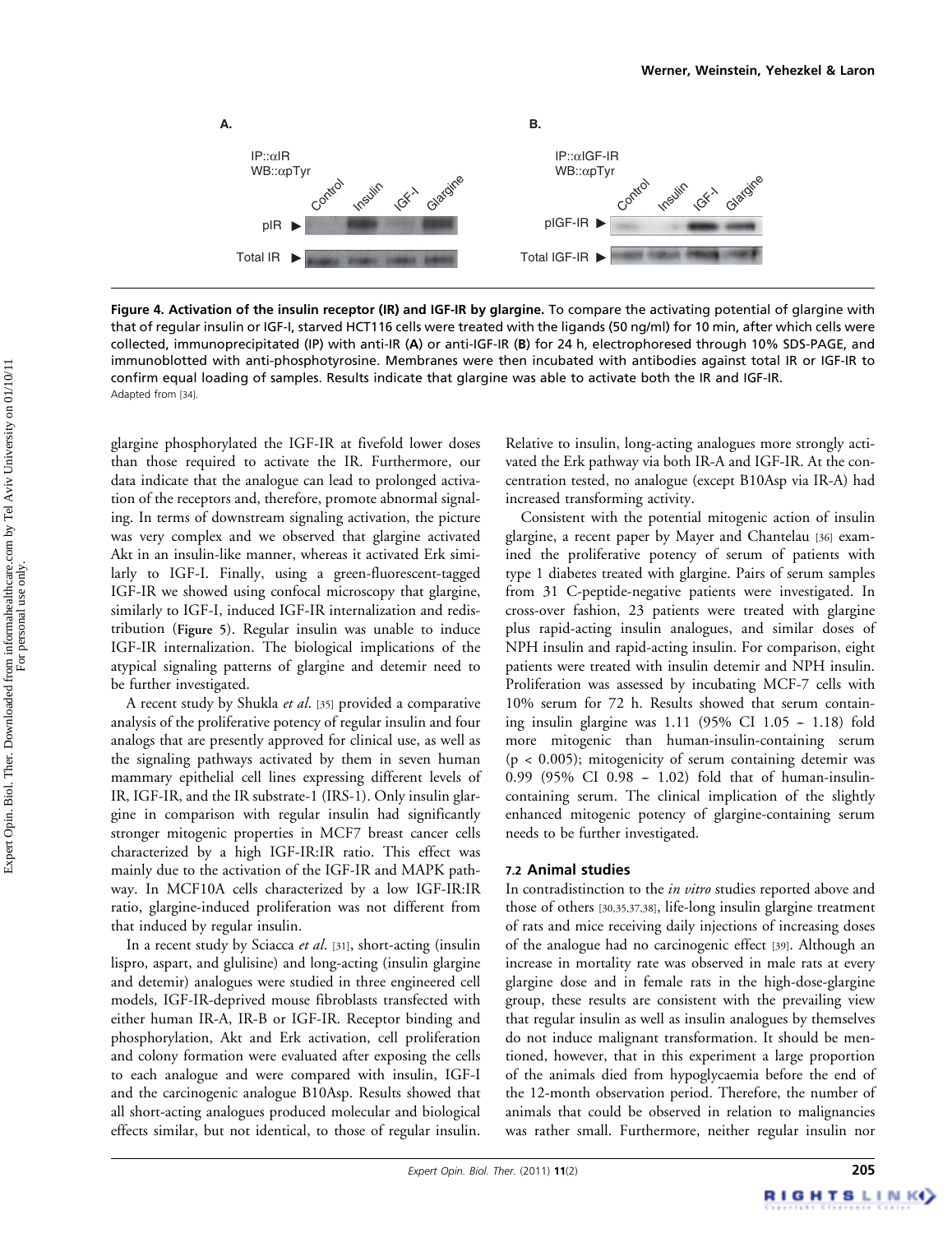

Figure 5. Glargine-induced IGF-IR internalization. HCT116 cells were plated on cover slips in 6-well plates for 24 h. Cells were then transfected with a plasmid containing an IGF-IR cDNA fused to a green fluorescent protein (GFP) marker (1 µg). After 48 h, the cells were treated with 50 ng/ml of insulin (B), IGF-I (C), or glargine (D) for 20, 40, or 60 min, or left untreated (A), and fixed for confocal microscopy. Shown are results obtained after 40 min. Glargine, similarly to IGF-I, led to internalization and redistribution of the IGF-IR.

Adapted from [34].

glargine were shown to affect viability and proliferation of non-transformed human coronary endothelial and smooth muscle cells [33]. Studies on the effect of insulin analogues on the growth of existing or transplanted tumors as has been shown for IGF-I are needed.

# 8. Expert opinion

The experimental data published on the strongly suggestive evidence for the mitogenic activity of some of the longacting insulin analogues led to hasty analysis of existing clinical data. At stake are large amounts of money as the analogues are more expensive than the regular insulin preparations. Holleman and Gale [40] presented an objective and unbiased analysis of the 'insulin wars' and of the many forces involved in this 'battle', including patients, practitioners, pharmaceutical companies and public/private regulatory and consultative bodies. The authors strongly advise on the use of evidence-based medicine to help establish the best deal for the patient. Furthermore, Holleman and Gale conclude that 'If Europe unites behind the resolution that drug prices should be linked to evidence of benefit, manufacturers would be obliged to provide better evidence or adjust their prices downwards. Otherwise said, if analogues

were to cost the same as human insulin, and we could choose freely between them, the controversy concerning their use would soon become irrelevant'.

As mentioned above, controversial opinions resulted in a series of articles and symposia at major meetings. A selection of opinion papers is presented here. Garg et al. [41] criticized the data analysis by Hemkens et al. [14] for not dividing the group by dose administered at start and excluding those patients who changed insulins during therapy. Their main critique of the Swedish study [16] was that they mixed different types of databases, and that the data by Rosenstock et al. [18] comprised only a small number of subjects. Their summary was that if one discards the dose effect shown in the German study, the allegation that glargine is related to cancer is unsubstantiated. On the other hand, Mannucci et al. [19] found a dose effect difference in the mitogenic effect of glargine.

Pocock and Smeeth [15], referring to the same publications as Garg et al. [41], wrote that the data presented is not conclusive evidence that insulin glargine carries an increased risk for malignancy. Smith and Gale [42] reviewed the relation between insulin and cancer, both in experimental studies as well as the first clinical data published in Diabetologia. In referring to the clinical data, including the possible link between glargine and retinopathy [43], they conclude that medicine has entered an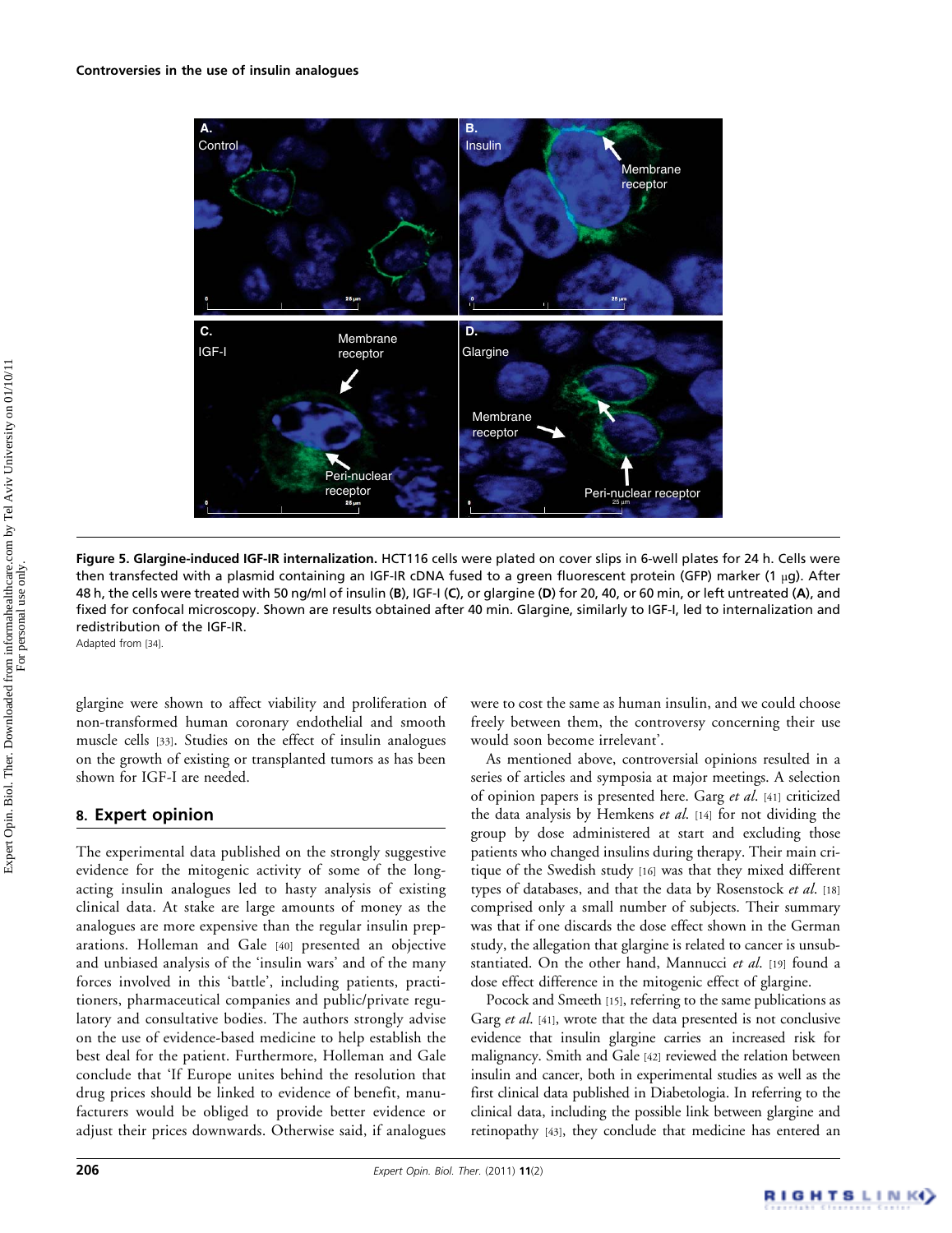area of great complexity and demonstrate the problems and pitfalls of observational studies. Nevertheless, the possibly not ideal data are of potential importance and high relevance.

Pollak and Russell-Jones [44], in a review article entitled 'Insulin analogues and cancer risk: cause for concern or cause célèbre?', emphasize the protective actions of metformin, as opposed to the growth promoting activities of insulin, insulin analogues, and IGF-I. Importantly, the authors point out 'even if future research were to document an increase in cancer among insulin users, this would be unlikely to significantly diminish the favourable benefit:risk ratio for patients requiring insulin therapy'. We agree with these authors that special consideration of the treatment options for patients with high risk of cancer due to family history, as well as patients with both cancer and diabetes, might be wise.

In response to the criticism published by Pocock and Smeeth [15] in The Lancet, Edwin Gale [45], Editor-in-Chief of Diabetologia replied 'We believe that people have every right to be informed of possible danger. Imperfect information is better than uninformed ignorance'. Alarmed by the public, their millions of customers and by the pharmaceutical companies involved, the European Association for the Study of Diabetes (EASD), the American Diabetes Association (ADA), and the International Society for Pediatric and Adolescent Diabetes (ISPAD) have issued statements that present data on the link between insulin analogues and cancer are not conclusive and further studies should be conducted.

The National Institute for Health and Clinical Excellence (NICE), U.K., has recently issued the following statement: 'The report advises that any decision to start a patient on an insulin analogue to treat diabetes should be balanced carefully against the lack of long-term safety data and increased prescribing costs. NICE recommends that long-acting insulin analogues have a specific but limited place in therapy. They are substantially more expensive than conventional insulins, but their use has increased enormously over the past few years'.

Finally, a recent Consensus Statement Report of a meeting held by experts assembled by the ADA and the American Cancer Society (ACS) concluded that [46]:

- . The association between diabetes and some cancers may be due to shared risk factors between the two diseases, including age, obesity, diet, and (lack of) physical activity.
- . Possible mechanisms for a direct link between diabetes and cancer include hyperinsulinemia, hyperglycemia and inflammation.
- . Patients with diabetes should be strongly encouraged by their health care professionals to undergo appropriate cancer screenings.
- . The evidence for specific drugs affecting cancer risk is limited, and observed associations may have been confounded by indications for specific drugs, effects on other cancer risk factors such as body weight and hyperinsulinemia, and the complex progressive nature of hyperglycemia and pharmacotherapy in type 2 diabetes.
- . Cancer risk should not be a major factor in choosing between available therapies for the average patient. For selected patients with high risk for cancer occurrence, selection of appropriate therapy may require more careful consideration.
- . Further research is needed to clarify whether all currently marketed insulin analogues and, in particular, insulin glargine are more strongly associated with cancer risk compared with other insulins.

In summary, the concepts expressed above are shared by the authors of this Expert Opinion review. While we agree that the introduction of most insulin analogues had a visible effect in diabetes care, we feel that the benefit of some of these new insulins for the patient has yet to be demonstrated. Of utmost importance, further clinical and basic research is needed to clarify whether insulin analogues and, particularly, insulin glargine are more strongly associated with cancer risk compared with native insulin.

# Declaration of interest

The authors' research is supported by grants from the Insulin-Dependent Diabetes Trust (IDDT, UK), the US-Israel Binational Science Foundation, the Israel Science Foundation, the Israel Cancer Association, and the Israel Cancer Research Fund (Montreal, Canada).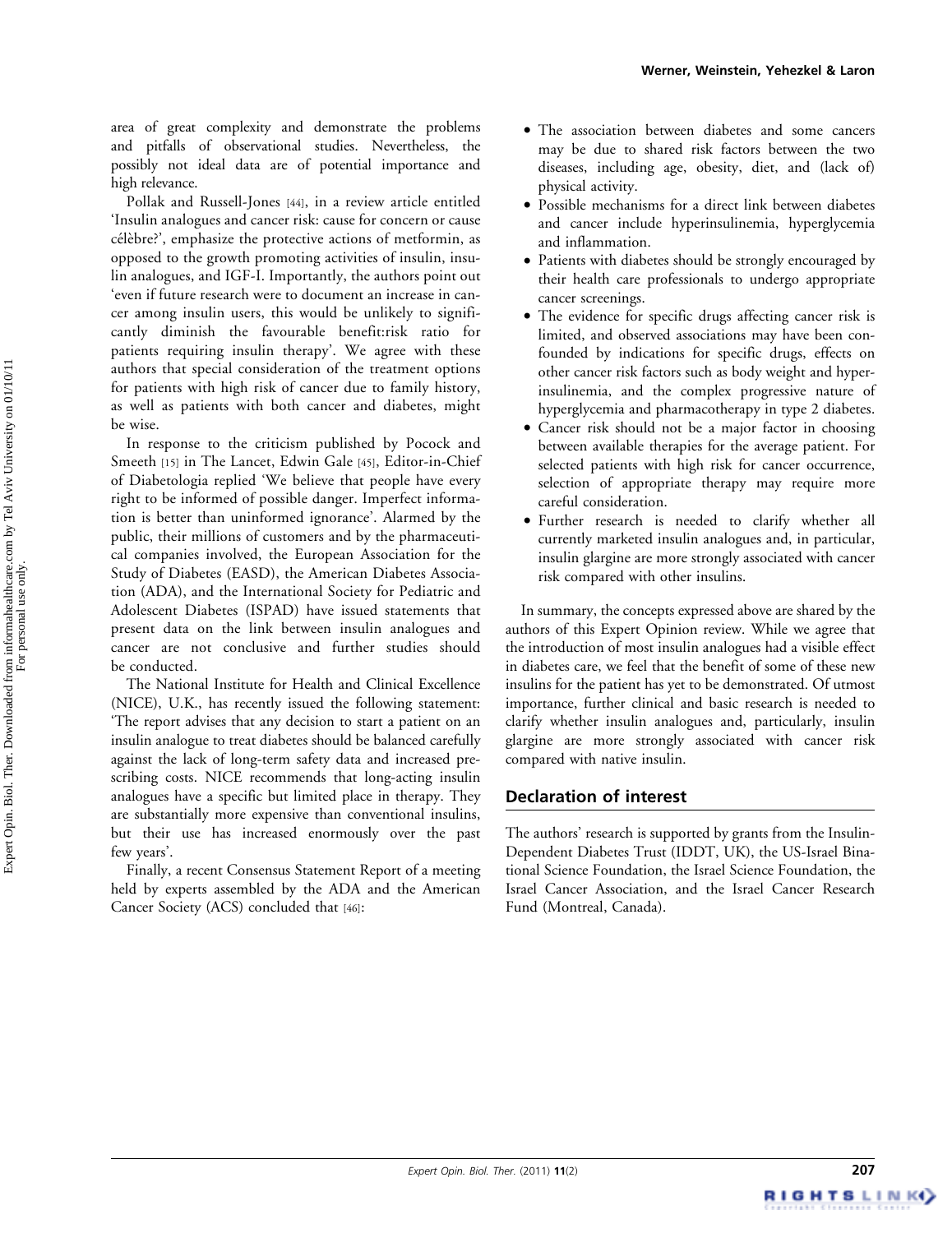### Bibliography

- 1. Hagedorn HC, Norman Jensen B, Krarup NB. Wodstrup I. Protamine insulinate. JAMA 1936;106:177-80
- 2. Scott DA, Fisher AM. Crystalline insulin. Biochem J 1935;29:1048-54
- 3. Krayenbuhl C, Rosenberg T. Crystalline protamine insulin. Rep Steno Hosp (Copenh) 1946;1:60-73
- 4. Brange J. The new era of biotech insulin analogues. Diabetologia 1997;40:S48-53
- 5. Dideriksen LH, Jorgensen LN, Drejer K. Carcinogenic effect on female rats after 12 months administration of the insulin analogue B10 Asp. Diabetes 1992;41:143A
- 6. Brange J, Owens DR, Kang S, Volund A. Monomeric insulins and their experimental and clinical implications. Diabetes Care 1990;13:923-54
- 7. Brems DN, Alter LA, Beckage MJ, et al. Altering the association properties of insulin by amino acid replacement. Protein Eng 1992;5:527-33
- 8. Barlocco D. Insulin Glulisine. Aventis pharma. Curr Opin Investig Drugs 2003;4:1240-4
- 9. Gillies PS, Figgitt DP, Lamb HM. Insulin glargine. Drugs 2000;59:253-60
- 10. Lepore M, Pampanelli S, Fanelli C, et al. Pharmacokinetics and pharmacodynamics of subcutaneous injecting of long-acting human insulin analog glargine, NPH insulin, and ultralente human insulin and continuous subcutaneous infusion of insulin lispro. Diabetes 2000;49:2142-8
- 11. Kurtzhals P, Havelund S, Jonassen I, et al. Albumin binding of insulins acylated with fatty acids: characterization of the ligand--protein interaction and correlation between binding affinity and timing of the insulin effect in vivo. Biochem J 1995;312:725-31
- 12. Hamilton-Wessler M, Ader M, Dea M, et al. Mechanism of protracted metabolic effects of fatty acid acylated insulin, NN304, in dogs: retention of NN304 by albumin. Diabetologia 1999;42:1254-63
- 13. Butler PC. Insulin glargine controversy: a tribute to the editorial team at diabetologia. Diabetes 2009;58:2427-8
- 14. Hemkens LG, Grouven U, Bender R, et al. Risk of malignancies in patients with diabetes treated with human insulin

or insulin analogues: a cohort study. Diabetologia 2009;52:1732-44

- 15. Pocock SJ, Smeeth L. Insulin glargine and malignancy: an unwarranted alarm. Lancet 2009;374:511-13
- 16. Jonasson JM, Ljung R, Talback M, et al. Insulin glargine use and short term incidence of malignancies-a population based follow up study in Sweden. Diabetologia 2009;52:1745-54
- 17. Colhoun HM. SDRN Epidemiology Group. Use of insulin glargine and cancer incidence in Scotland: a study from the Scottish Diabetes Research Network Epidemiology Group. Diabetologia 2009;52:1755-65
- 18. Rosemstock J, Fonseca V, McGill JB, et al. Similar risk of malignancy with insulin glargine and neutral protamine Hagedorn (NPH) insulin in patients with type 2 diabetes: findings from a 5 year randomised, open-label study. Diabetologia 2009:52:1971-73
- 19. Mannucci E, Monami M, Balzi D, et al. Doses of insulin and its analogues and cancer occurrence in insulin treated type 2 diabetic patients. Diabetes Care 2010;33:1997-2003
- 20. Home PD, Lagarenne P. Combined randomized controlled trial experience of malignancies in studies using insulin glargine. Diabetologia 2009;52:2499-506
- 21. Forjanic-Klapproth J, Home PD. Progression of retinopathy with insulin glargine or NPH-a multi-trial analysis. Diabetologia 2001;44 (Suppl):1103
- 22. Yki-Jarvinen H, Dressler A, Ziemen M. Less nocturnal hypoglycemia and better post-dinner glucose control with bedtime insulin glargine compared with bedtime NPH insulin during insulin combination therapy in type 2 diabetes. HOE 901/3002 Study Group. Diabetes Care 2000;23:1130-6
- 23. Neumann E, Frei E, Funk D, et al. Native albumin for targeted drug delivery. Exp Opin Drug Deliv 2010;7:915-25
- 24. Dejgaard A, Lynggaard H, Rastam J, Krogsgaard Thomsen M. No evidence of increased risk of malignancies in patients with diabetes treated with insulin determir: a meta analysis. Diabetologia 2009;52:2507-12
- 25. Singh SR, Ahmad F, Lal A, et al. Efficacy and safety of insulin analogues for the management of diabetes mellitus: a meta analysis. Can Med Assoc J 2009;180:385-97
- 26. Kurtzhals P, Schaffer L, Sorensen A, et al. Correlations of receptor binding and metabolic and mitogenic potencies of insulin analogs designed for clinical use. Diabetes 2000;49:999-1005
- 27. Laron Z. Insulin-like growth factor-1: a growth hormone. Mol Pathol 2001;54:311-16
- 28. Laron Z. IGF-1 and insulin as growth hormones. In: LeRoith D, Goode J, Bock G, editors, Biology of IGF-1: its interaction with insulin in health and malignant states. John Wiley & Sons Ltd, Chichester, UK; 2004. p. 58-63
- 29. Bahr MT, Kolter G, Seipke G, Eckel J. Growth promoting and metabolic activity of the human insulin analogue [GlyA21, ArgB31, ArgB32] insulin (HOE 901) in muscle cells. Eur J Pharmacol 1997;320:259-65
- 30. Eckardt K, May C, Koenen M, Eckel J. IGF-I receptor signalling determines the mitogenic potency of insulin analogues in human smooth muscle cells and fibroblasts. Diabetologia 2007;50:2534-43
- 31. Sciacca L, Cassarino MF, Genua M, et al. Insulin analogues differently activate insulin rceptor isoforms and post-receptor signalling. Diabetologia 2010;53:1743-53
- 32. Weinstein D, Simon M, Yehezkel E, et al. Insulin analogues display IGF-I-like mitogenic and antiapoptotic activities in cultured cancer cells. Diabetes Metab Res Rev 2009;25:41-9
- 33. Staiger K, Hennige AM, Staiger H, et al. Comparison of the mitogenic potency of regular human insulin and its analogue glargine in normal and transformed human breast epithelial cells. Horm Metab Res 2007;39:65-7
- 34. Yehezkel E, Weinstein D, Simon M, et al. Long-acting insulin analogues elicit atypical signalling events mediated by the insulin receptor and insulin-like growth factor-I receptor. Diabetologia 2010;53:2667-75
- 35. Shukla A, Grisouard J, Ehemann V, et al. Analysis of signaling pathways